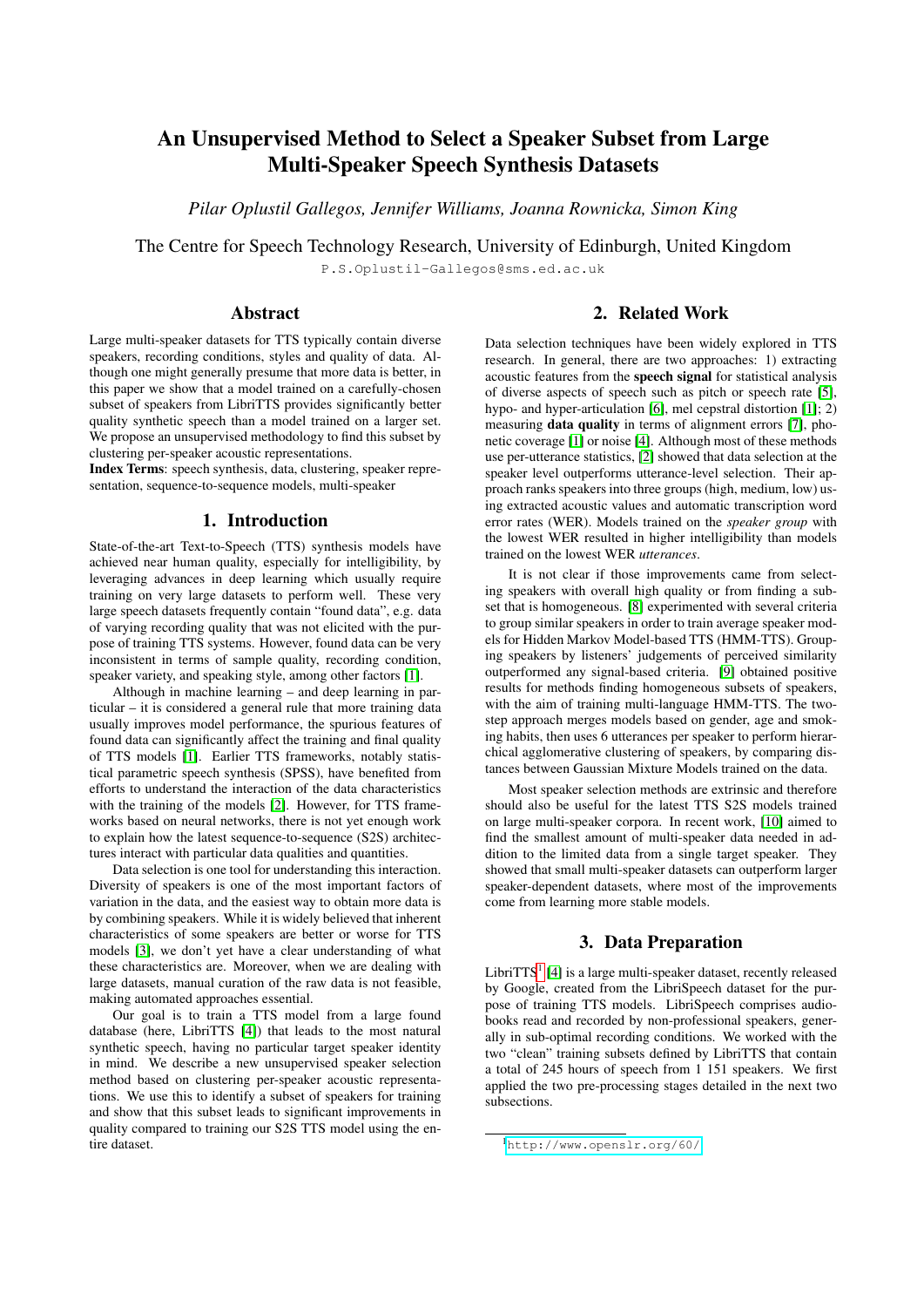### 3.1. Amount of Data Filter

As described in the original LibriTTS paper [\[4\]](#page-4-3), the amount of data per speaker in the corpus is highly unbalanced, with a median of just 15 minutes. Our method computes a perspeaker representation of their characteristics, so we only retained speakers with at least 20 minutes of data in order to obtain a robust representation. Furthermore, for the purposes of our experiments, we desired relatively balanced data so that no single speaker dominates the data (and thus skews results), so also discarded speakers with more than 30 minutes. This resulted in 120 speakers, each with 20-30 minutes of speech, resulting in 64.3 hours of speech at this stage of data preparation.

#### 3.2. Outlier Removal

In the early stages of prototyping our clustering method, we noticed that results were highly affected by outlier speakers, i.e., those with a very different acoustic representation to other speakers. We found that their audio recordings had a bandwidth substantially lower than half the sampling rate (the Nyquist frequency), suggesting that they were made on a device with a digitally-limited bandwidth (e.g., certain USB headsets), or had at some unknown stage in their history been *upsampled*. To identify and remove speakers with any such data, we used longterm spectral analysis, resulting in a final dataset of 88 speakers amounting to 33.8 hours of the 64.3 hours from above.

# 4. Finding Subsets of Speakers

Our goal is to find a subset of speakers for training a TTS model that leads to the highest quality synthetic speech. The proposed method consists of two parts. First, we extract a feature vector from the speech signal of each utterance, average them within speakers, and obtain per-speaker representations. Second, we perform unsupervised clustering of those speaker representations. The data from all speakers within a cluster is combined into a training set for a TTS model. Thus we train multiple cluster-dependent models. There are many possible options for the feature vectors; we explored three, described in Section [4.1.](#page-1-0) The complete method is summarised in Figure [1.](#page-1-1)

<span id="page-1-1"></span>

Figure 1: *An overview of the complete method*

# <span id="page-1-0"></span>4.1. Acoustic Speaker Representations

### *4.1.1. Speaker Identity X-Vectors*

Speaker vectors aim to maximize variance between speakers, while minimizing within-speaker variability such as recording session and speaker mood. We chose this representation as a starting point condition: it should represent differences and similarities between speakers but perhaps not fully capture aspects of recording quality. We extracted utterance-level speaker x-vectors from LibriTTS data using a pre-trained<sup>[2](#page-1-2)</sup> speaker xvector model [\[11\]](#page-4-10) and the Kaldi framework [\[12\]](#page-4-11). This pretrained model uses a time-delay neural network (TDNN) and was originally trained using VoxCeleb 1 & 2 corpora, on which it obtains an EER of 3.1% and minDCF(0.01) of 0.33 for speaker ID. For LibriTTS, we obtained an EER of 10.23% and minDCF(p-target=0.01) of 0.68. This indicates that our xvectors are reasonable, despite potential data mismatch between VoxCeleb and LibriTTS. The 512-*dim* utterance-level x-vectors were averaged within speakers to obtain per-speaker Speaker Identity representations.

#### *4.1.2. Device Quality X-Vectors*

The idea of using x-vectors to model device quality, rather than speaker identity, was first introduced in [\[13\]](#page-4-12). They were later shown to be useful for automatically predicting naturalness of synthetic speech [\[3\]](#page-4-2). We hypothesized that this type of speech representation might be able to capture differences in recording quality. We extracted device quality x-vectors using a pre-processing script<sup>[3](#page-1-3)</sup> originally intended for naturalness prediction. We trained a TDNN x-vector extractor on the Physical Access (PA) simulated dataset from the ASV Spoofing Challenge 2019 [\[14\]](#page-4-13), a dataset created to facilitate research on countermeasures for replay spoofing attacks. The training labels, rather than speaker labels, represented the quality of the replay device (perfect, high, low, or 'not replayed'). The quality of the device depends on the bandwidth captured, its lower bound, and its linear/non-linear power difference. The 512-*dim* utterancelevel device quality x-vectors were averaged within speakers to obtain per-speaker Device Quality representations.

#### *4.1.3. Deep Spectrum Vectors*

The previous two representations are derived from supervised techniques aiming to capture only speaker identity, or only recording quality, respectively. An interesting alternative to these would be a problem-agnostic representation. One such representation is the Deep Spectrum<sup>[4](#page-1-4)</sup>, which is derived from the activations of a specific layer in a very deep image CNN [\[15,](#page-4-14) [16\]](#page-4-15). In our work, they come from layer *fc2* in a VGG-19 model that was pre-trained on a variety of non-speech images. The spectrogram of each utterance is scaled down to a fixed  $227 \times 227$  image and passed forward through the network to obtain a Deep Spectrum vector of 4096-*dims*. These were averaged within speakers to obtain per-speaker Deep Spectrum representations. We hypothesize that the Deep Spectrum captures noise-like artifacts at varying times and frequencies in the spectrogram, which are lost or deliberately discarded by the other representations.

<span id="page-1-2"></span><sup>2</sup><https://kaldi-asr.org/models/m7>

<span id="page-1-3"></span><sup>3</sup>[https://github.com/rhoposit/MOS\\_Estimation](https://github.com/rhoposit/MOS_Estimation)

<span id="page-1-4"></span><sup>4</sup><https://github.com/DeepSpectrum/DeepSpectrum>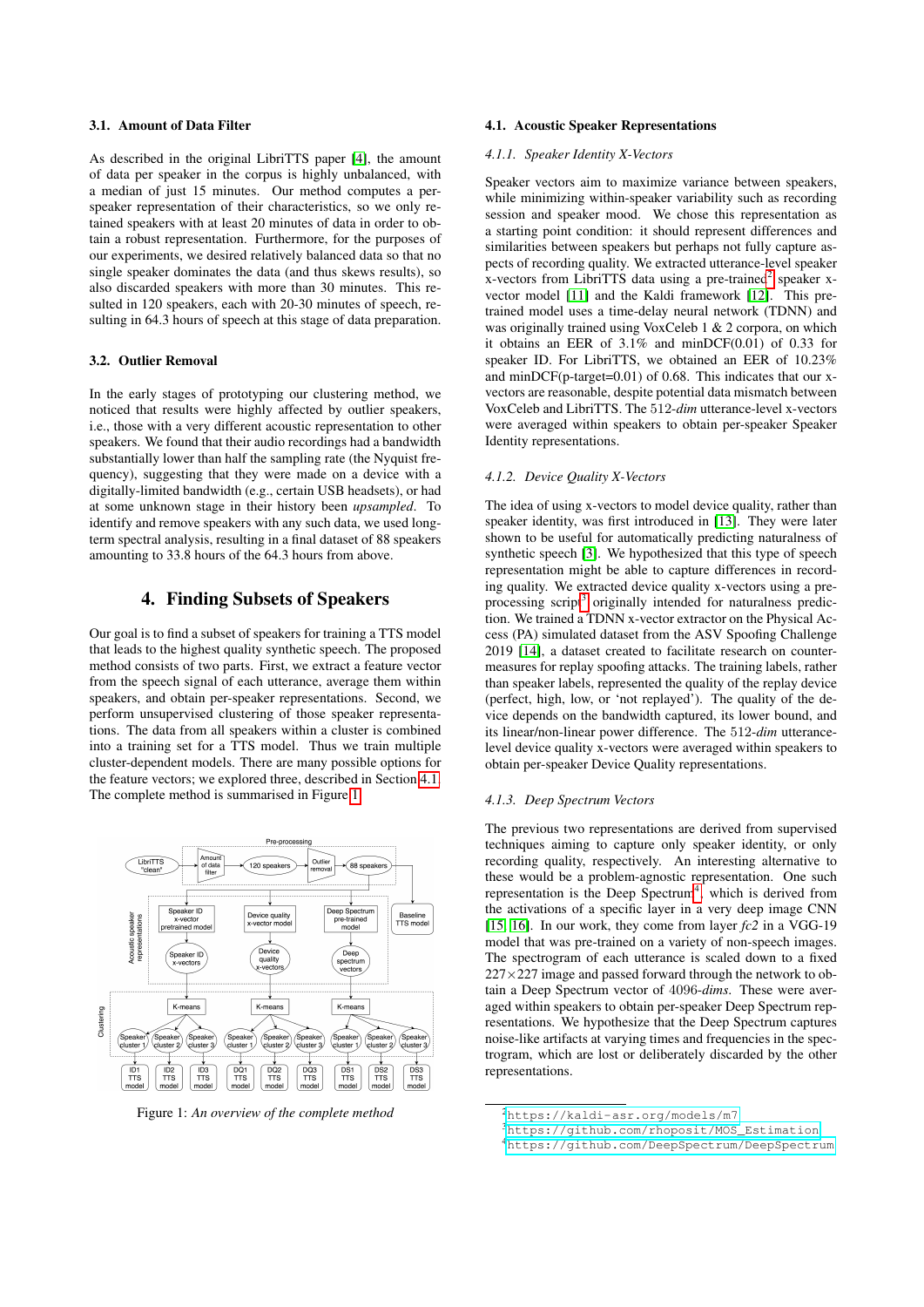## 4.2. Clustering

Each of the above acoustic representations was extracted for each file in the dataset, then averaged across all files from the same speaker to obtain per-speaker representations. For each representation in turn, the speakers were clustered using scikitlearn's implementation of k-means [\[17\]](#page-4-16).

A key design choice is how many clusters to obtain. We certainly want a minimum of 3 clusters, to avoid a 2-way split purely on gender. A larger number of clusters implies less data per cluster, and – in practical terms – a less manageable number of systems to build and compare. We ran the clustering multiple times with different random seeds and for 3 to 5 clusters. We compared the results using the clustering performance evaluation metrics (Calinski-Harabasz Index and Silhouette Coeffi- $cient<sup>5</sup>$  $cient<sup>5</sup>$  $cient<sup>5</sup>$ ) that the same library provides for when the ground truth labels are not known and chose k=3.

Since we will be comparing TTS models each trained on the data of a single cluster, reasonably equally-sized clusters are desirable. For the Deep Spectrum and Device Quality features, the resulting clusters came out balanced. For the Speaker Identity vectors, across all runs with different random seeds, one of the clusters was consistently larger, so we selected the run that gave the best balance. Figure [2](#page-2-1) shows the size of each cluster and the overlap between speakers. There is no ordering to the clusters: e.g., cluster 1 for Deep Spectrum has no relationship to cluster 1 for Device Quality.

<span id="page-2-1"></span>

|                         | DS <sub>2</sub><br>(33) | DS3<br>(32) | ID1<br>(28) | ID <sub>2</sub><br>(43) | ID <sub>3</sub><br>(17) | DQ1<br>(29) | DQ <sub>2</sub><br>(35) | DQ3<br>(24) |
|-------------------------|-------------------------|-------------|-------------|-------------------------|-------------------------|-------------|-------------------------|-------------|
| DS1<br>(23)             | 0                       | 0           | 9           | 10                      | 4                       | 5           | 8                       | 10          |
| DS <sub>2</sub><br>(33) |                         | 0           | 7           | 23                      | 3                       | 14          | 8                       | 11          |
| DS3<br>(32)             |                         |             | 12          | 10                      | 10                      | 10          | 19                      | 3           |
| ID1<br>(28)             |                         |             |             | 0                       | 0                       | 0           | 23                      | 5           |
| ID <sub>2</sub><br>(43) |                         |             |             |                         | 0                       | 28          | 2                       | 13          |
| ID <sub>3</sub><br>(17) |                         |             |             |                         |                         | 1           | 10                      | 6           |
| DQ1<br>(29)             |                         |             |             |                         |                         |             | 0                       | $\mathsf 0$ |
| DQ <sub>2</sub><br>(35) |                         |             |             |                         |                         |             |                         | 0           |

Figure 2: *Overlap of speakers between clusters. "DS" are clusters using Deep Spectrum features; "ID", Speaker Identity xvectors, and "DQ", Device Quality x-vectors. The number in parentheses below each system indicates the size of the cluster, while the squares show the number of speakers that overlap for each pair of clusters.*

# 5. System Descriptions

# <span id="page-2-3"></span>5.1. Architecture

Figure [1](#page-1-1) shows that we trained one model for each cluster of each representation, plus a baseline model using all the data. All models used the Ophelia<sup>[6](#page-2-2)</sup> version of Deep Convolutional

<span id="page-2-0"></span><sup>5</sup>[https://scikit-learn.org/](https://scikit-learn.org/stable/modules/clustering.html##clustering-performance-evaluation)

[clustering-performance-evaluation](https://scikit-learn.org/stable/modules/clustering.html##clustering-performance-evaluation)

TTS (DCTTS) [\[18\]](#page-4-17), an S2S architecture using only convolutional layers. This architecture was selected for its fast speed of training compared to, e.g., Tacotron 2 [\[19\]](#page-4-18). Since our speaker subset selection method is extrinsic to the model, we expect our findings to generalise to other architectures.

DCTTS has two main components: (1) the Text2Mel (T2M) model maps a phoneme sequence to an 80-band mel-scale spectrogram at a low time resolution of 20 frames per second; it comprises a text encoder, an audio encoder, an audio decoder and an attention module; (2) the Spectrogram Super Resolution Network (SSRN) upsamples that mel-scale spectrogram to a 1025-band linear spectrogram at 80 frames per second. Waveform generation was performed using the Griffin-Lim algorithm [\[20\]](#page-4-19). All models were trained with phonemic transcriptions produced from the input text by Festival [\[21\]](#page-4-20) using the CMU lexicon. All T2M models were multi-speaker, we provide speaker code embeddings to every layer of T2M. We used the same SSRN model for all systems, trained on the whole dataset without speaker information.

#### 5.2. Cluster-dependent TTS Systems

We trained one system for each of the resulting 9 clusters of speakers. The speaker representations used to form clusters of speakers are *not* used by the TTS models. Figure [2](#page-2-1) shows the number of speakers used to train each of the models.

All the cluster-dependent models were trained for 1500 epochs. Although this means a different number of weight updates per model (as the total number of samples differs) we observed that the output of the models is stable even when 'overtrained'. For each speaker, one sentence (the same across all systems) was randomly held out for the listening test.

#### 5.3. Baseline TTS System

The baseline system was trained on the full dataset from all 88 speakers remaining after the data preparation in Section [3.](#page-0-1) To ensure fair comparison with the above systems, it was trained until perceived quality converged, which took 4000 epochs.

### 6. Evaluation

Recall that our goal is to achieve the best quality synthetic speech. Since we have no particular target speaker in mind, and to reduce the number of systems to be evaluated in the subsequent listening test, we identified the best cluster-dependent model per representation, through expert listening to random sentences whilst varying the speaker code input to the T2M model, identifying the most stable model. For Deep Spectrum the best system was DS2, for Speaker Identity it was ID2 and for Device Quality it was DQ1.

In the following listening test, we evaluated: (1) Copy Synthesis by passing ground-truth 80-band mel-scale spectrograms at a low time resolution of 20 frames per second (Section [5.1\)](#page-2-3) through SSRN followed by the Griffin-Lim algorithm, (2) Baseline, (3) DS2, (4) ID2 and (5) DQ1.

To control for listeners' preferences for some speakers over others, the listening test used synthetic speech generated using the speaker codes of the 14 speakers in the intersection of all the above systems, of the single held-out sentence men-tioned earlier. We implemented a MUSHRA-like listening test.<sup>[7](#page-2-4)</sup> Copy Synthesis was provided as a reference sample, not to be rated. Copy Synthesis was also included as the hidden refer-

[stable/modules/clustering.html#](https://scikit-learn.org/stable/modules/clustering.html##clustering-performance-evaluation)

<span id="page-2-2"></span><sup>6</sup><https://github.com/CSTR-Edinburgh/ophelia>

<span id="page-2-4"></span><sup>7</sup>Listen to the samples at: <https://pilarog.github.io/>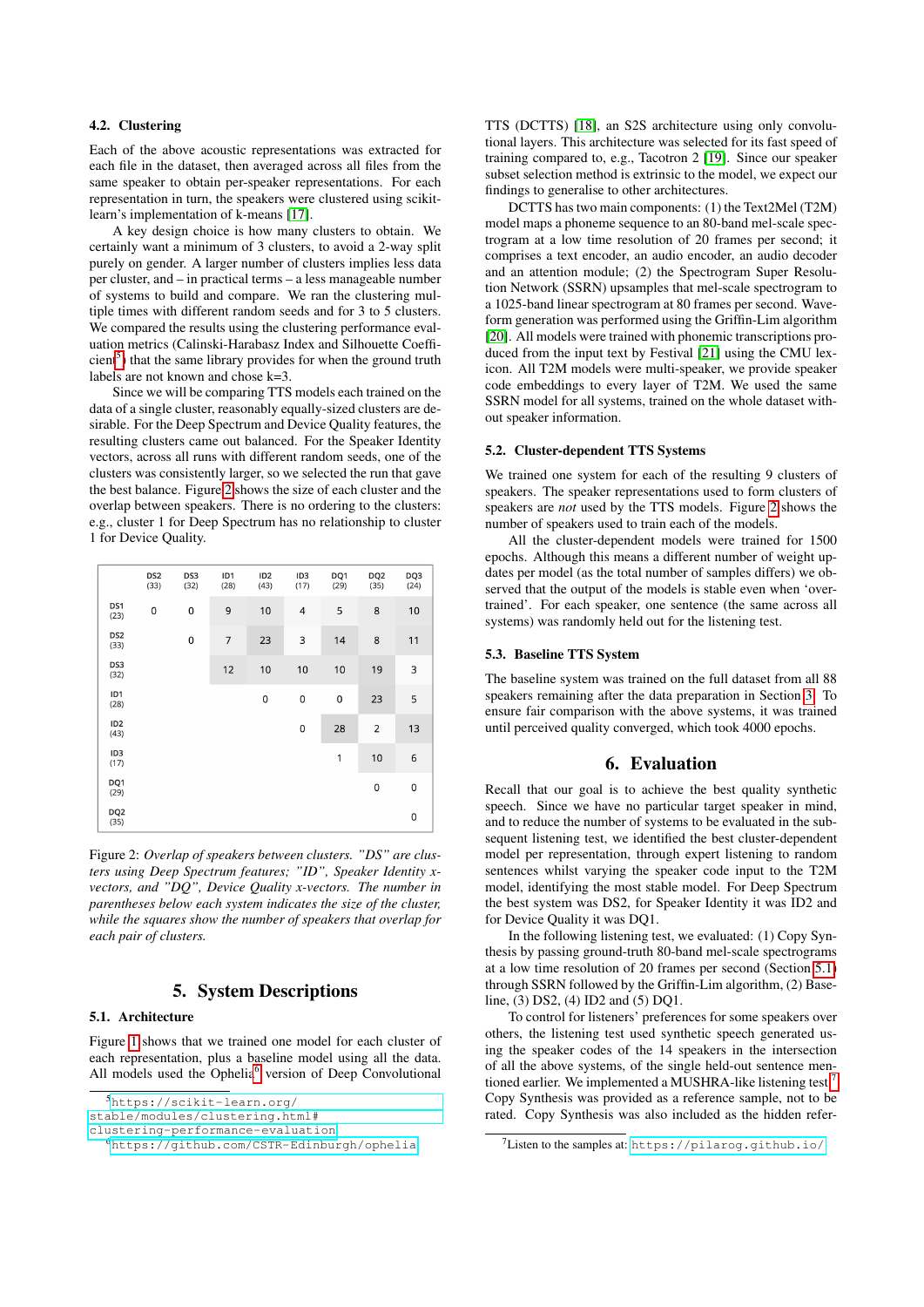ence, among the other four samples options in a random order, presented to listeners for side-by-side rating. Listeners were instructed to rate each sample from 0 to 100 according to its quality given the reference, and in doing so also to find the hidden reference and give it a score of 100.

The test was implemented in Qualtrics<sup>[8](#page-3-0)</sup> and participants who self-identified as US citizens and native speakers of US English were recruited via Prolific Academic<sup>[9](#page-3-1)</sup>. Any participant who scored any of the references lower than 50 was discarded and replaced, other participants were retained, until we reached a pre-set target of 20 retained participants.

## 7. Results

Results are shown in Figure [3.](#page-3-2) We tested the scores for normality with the Shapiro-Wilk test. As scores were not normally distributed, we compared their averages with the Wilcoxon signedrank test, and tested for statistical significance after Bonferroni correction (alpha=0.05).

<span id="page-3-2"></span>

Figure 3: *Horizontal lines show significant pairs. The p-value given is for the system that is significantly better than baseline. Inside each box, the solid line indicates the median and the dashed line is the mean.*

The best Deep Spectrum system, DS2, was significantly better than baseline at  $p \approx 0.007$ . The other two clusterdependent systems were significantly inferior to the baseline.

The results demonstrate speaker selection has the potential to improve quality. Using data from 33 speakers selected using Deep Spectrum speaker representations proved to be significantly better than a baseline system using data from 88 speakers, and better than a system trained on data from 43 speakers selected using Speaker Identity representations, and one trained on data from 29 speakers selected using Device Quality representations.

<span id="page-3-0"></span><sup>8</sup><https://www.qualtrics.com/>

# 8. Discussion

One explanation for the good result using the Deep Spectrum representation is its ability to capture more speaker characteristics and other information from the spectrogram than Speaker Identity x-vectors. Specifically, we speculate it may capture speaking rate and recording conditions.

Clustering using the Deep Spectrum representation is only one way to identify speaker subsets, and was tested only on one dataset. It is not clear how much the result depends on the characteristics of the data, such as the nature and distribution of outliers, which will differ from one dataset to another. However, Deep Spectrum features are generic and not task-specific, which suggests they should also work on other datasets.

We also trained other systems that we didn't include in our formal evaluation as they were evidently worse than the baseline. These systems: random selection of 27 speakers (average number of speakers in the cluster-dependent models) to control for data size; single gender subsets; T2M models that encoded the cluster label and distance from centroid instead of accepting a speaker label; fine-tuning both the baseline model and the cluster-dependent models to each of the speakers used in evaluation. We chose  $k = 3$  clusters, but found informally that  $k = 5$ also appears to work well.

Evaluating the output of multi-speaker models, especially when no particular target speaker or use case is in mind, presents some challenges. It is more common to use multispeaker datasets to provide data additional to a limited quantity of data from the desired target speaker; in that case, evaluation can be for that target speaker only.

During the design of our evaluation we considered several ways to compare our models to the baseline. We could have compared speech generated for all the speakers that could be produced from each and every cluster-dependent model against speech generated by the baseline for the same speaker. However, this would be a costly evaluation. Instead, we limited the evaluation to only our best models, thus limiting the number of speakers generated. By using the same speakers across all models, we aimed to avoid two problems: 1) listeners' preferences for some speakers over others; 2) variations in quality from a single model as the speaker is varied. These factors could be important in other evaluations.

# 9. Conclusions and Future Work

We have demonstrated that training a system on a selected subset of speakers improves synthetic speech quality compared to a baseline trained with a larger dataset: more data was not better.

We proposed a simple unsupervised method to find this speaker subset by clustering per-speaker representations, and found that Deep Spectrum features worked well.

In future work, we would like to automate the only step of the process that requires manual evaluation: finding the best cluster-dependent model out of the k such models per speaker representation. We also plan to replicate the experiments using another S2S architecture such as Tacotron 2, and to employ other large multi-speaker datasets.

Acknowledgements: this work was supported in part by: ANID, Becas Chile, nº 72190135; the EPSRC Centre for Doctoral Training in Data Science, funded by the UK Engineering and Physical Sciences Research Council (grant EP/L016427/1) and the University of Edinburgh; and a PhD studentship from the DataLab Innovation Centre, Ericsson Media Services, and Quorate Technology.

<span id="page-3-1"></span><sup>9</sup><https://www.prolific.co/>